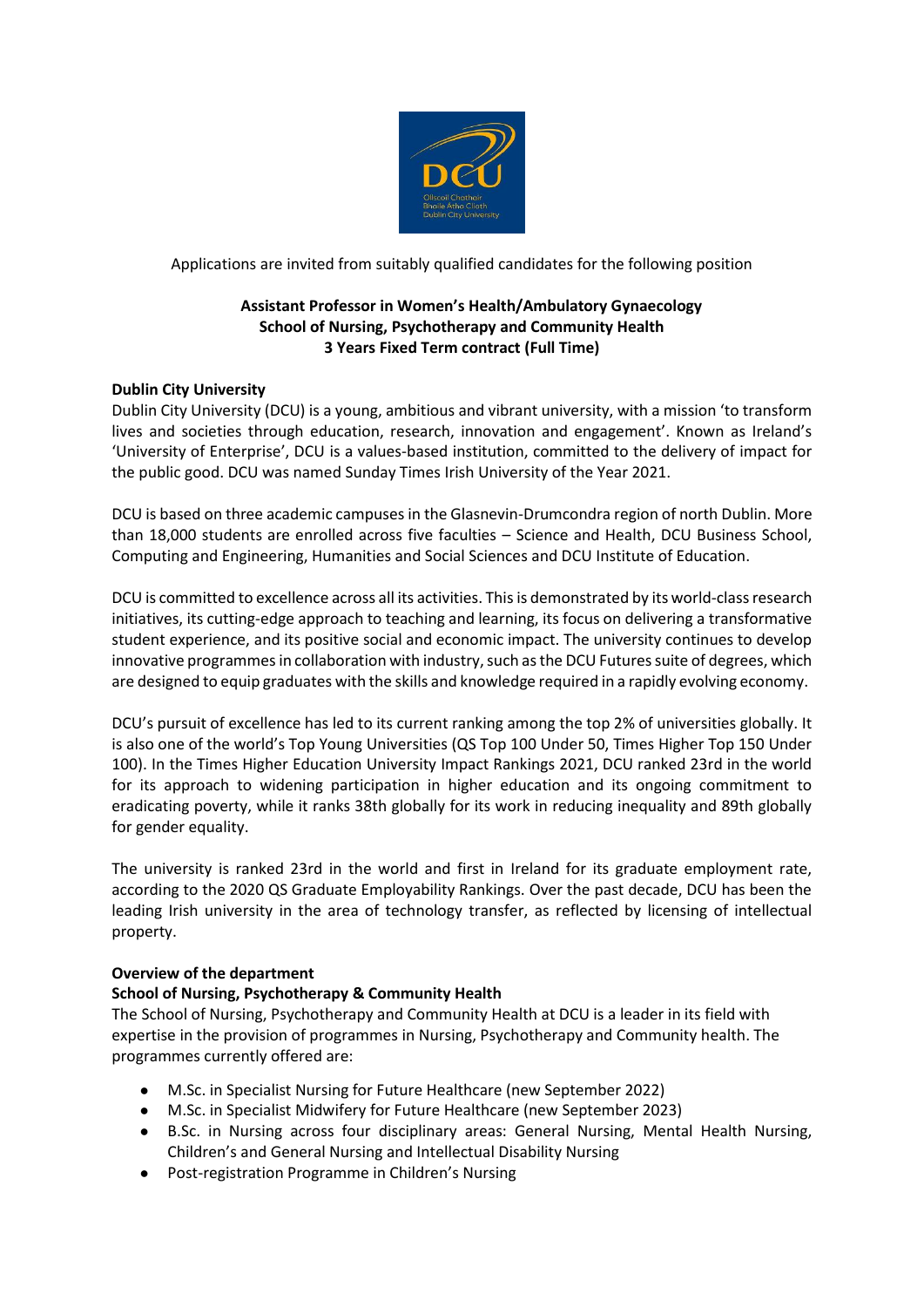- M.Sc. in Advanced Nursing Practice (Saudi Arabia)
- M.Sc. and Doctorate in Psychotherapy
- B.Sc. in Health and Society
- Certificate in Homelessness Prevention & Intervention
- M.Sc. in Health and Social Inclusion (new September 2022)
- M.Sc. in Child and Family Health and Wellbeing (new September 2022)
- Graduate Certificate in Sexuality Education and Sexual Wellbeing
- Stand-alone professional development modules for healthcare practitioners
- Certificate in Peer Support working in Mental Health

### **Role Profile**

The School is seeking to recruit at the level of Assistant Professor. Appointees will be expected to lead in teaching, curriculum development, research, and administrative activities in the School. The appointees will also be expected to contribute directly to undergraduate and post graduate programmes through research-led teaching, student mentoring and supervision of student projects.

### **Duties and Responsibilities**

Please refer to the job description for a list of duties and responsibilities associated with this role.

## **Qualifications and Experience**

**Essential:**

- A primary/advanced degree in general nursing (and midwifery desirable) and be eligible for registration with the Nursing and Midwifery Board of Ireland (NMBI)
- Qualified to post-graduate level (minimum MSc) in their field
- Specialist qualification in Gynaecology
- Experience of teaching in clinical and academic settings
- A high level of Clinical Skills in Gynaecology
- Track record of research undertaken in Gynaecology together with evidence of a comprehensive plan to undertake future research in this specialist area
- Candidates should be at CNS/CNM or ANP level in the area of Gynaecology

## **Desirable:**

• PHD in a cognate area

## **Essential Training**

The postholder will be required to undertake the following essential compliance training: Orientation, Health & Safety and Data Protection (GDPR). Other training may need to be undertaken when required.

## **Salary Scale:**

Assistant Professor (above bar) €55,252- €88.547 (Pro-rata), Assistant Professor (below bar) €41,515 - €56,942 (pro-rata)\*

*\*Appointment will be commensurate with qualifications and experience and in line with current Government pay policy*

**Closing date:** Wednesday, 8 th June 2022

**For more information on DCU and our benefits, please visit** [Why work at DCU?](https://www.dcu.ie/hr/why-work-dcu)

**Informal Enquiries in relation to this role should be directed to:**